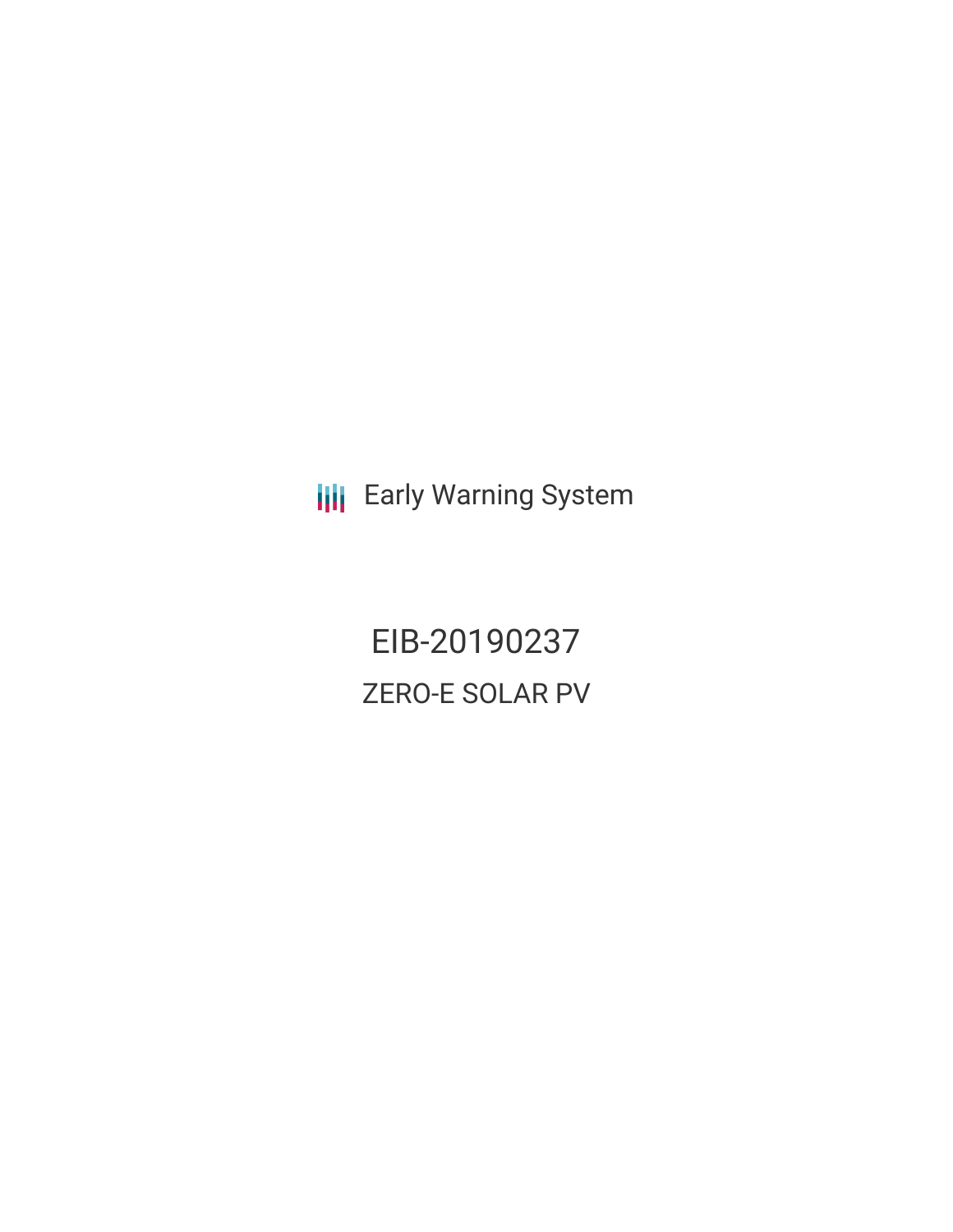

## **Quick Facts**

| <b>Countries</b>               | Spain                                |
|--------------------------------|--------------------------------------|
| <b>Financial Institutions</b>  | European Investment Bank (EIB)       |
| <b>Status</b>                  | Approved                             |
| <b>Bank Risk Rating</b>        | U                                    |
| <b>Voting Date</b>             | 2019-12-13                           |
| <b>Borrower</b>                | COBRA GESTION DE INFRAESTRUCTURAS SA |
| <b>Sectors</b>                 | Energy                               |
| <b>Investment Type(s)</b>      | Loan                                 |
| <b>Investment Amount (USD)</b> | \$320.27 million                     |
| <b>Loan Amount (USD)</b>       | \$320.27 million                     |
| <b>Project Cost (USD)</b>      | $$641.65$ million                    |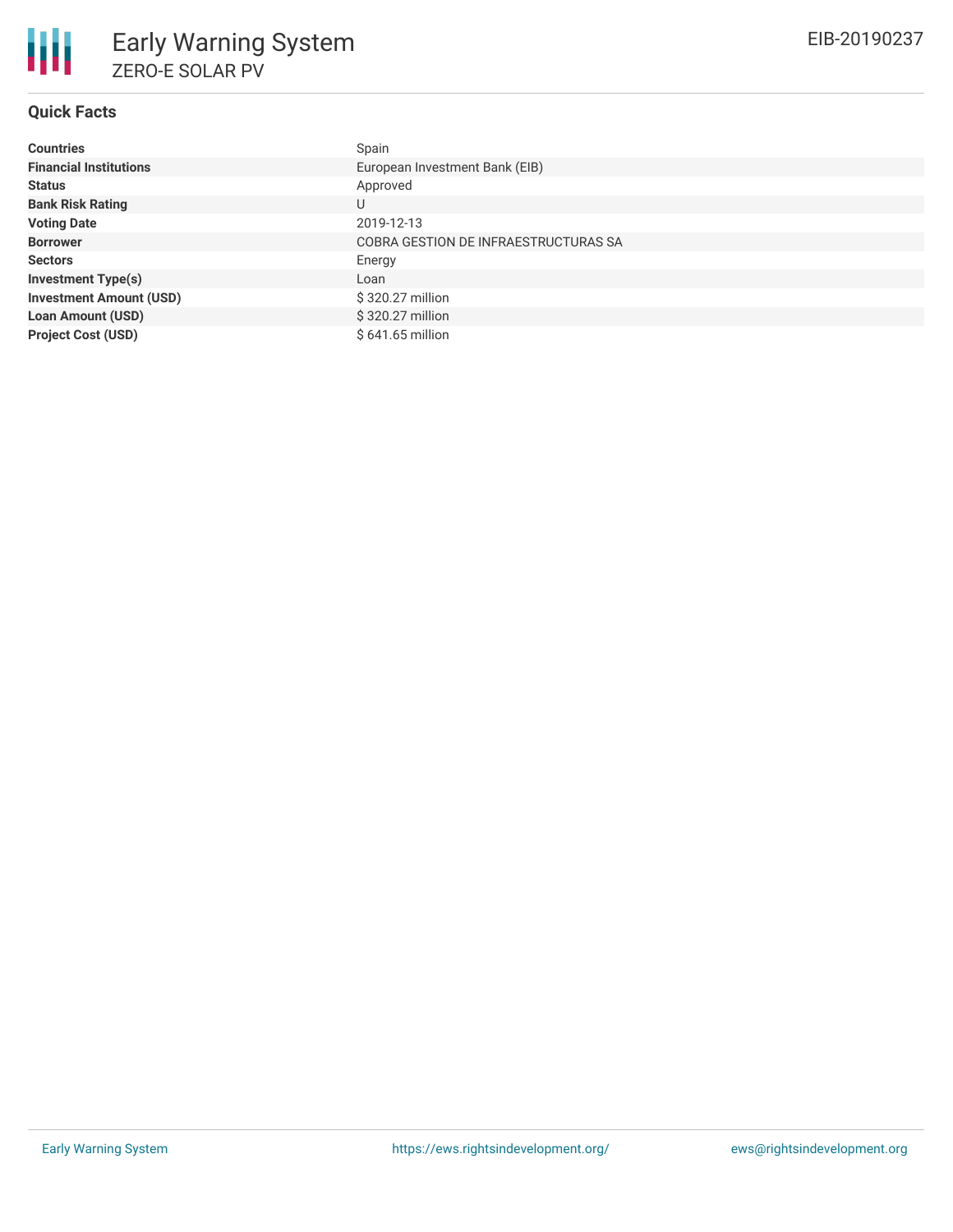

## **Project Description**

According to EIB website, the project will construct and operate an 18-solar photovoltaic (PV) plants with a total capacity of c. 900 MWp located the Spanish regions of Aragon and Castilla La Mancha. The plants were awarded with a specific regulation as a result of a competitive auction for renewable energy projects held in Spain in July 2017.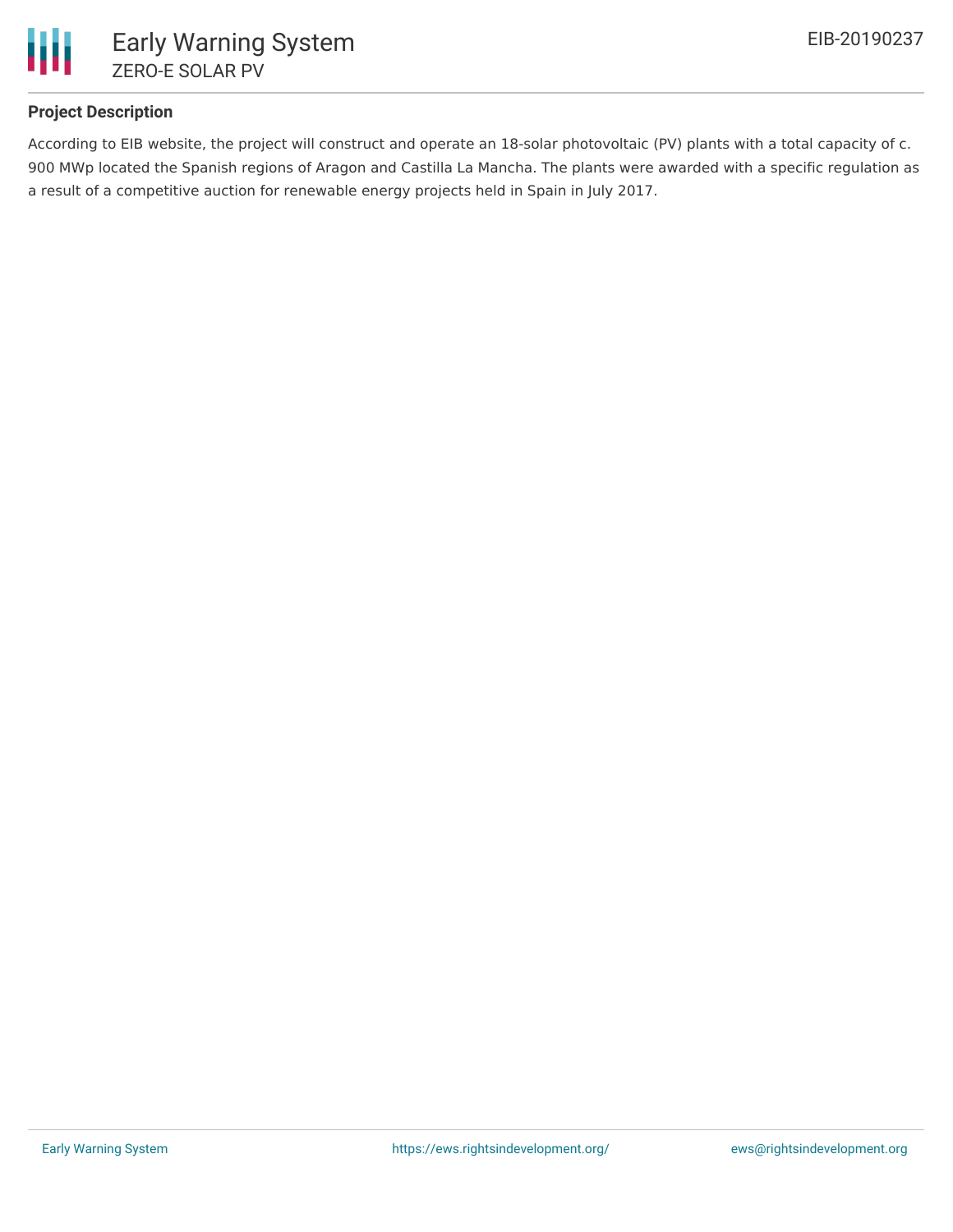## **Investment Description**

European Investment Bank (EIB)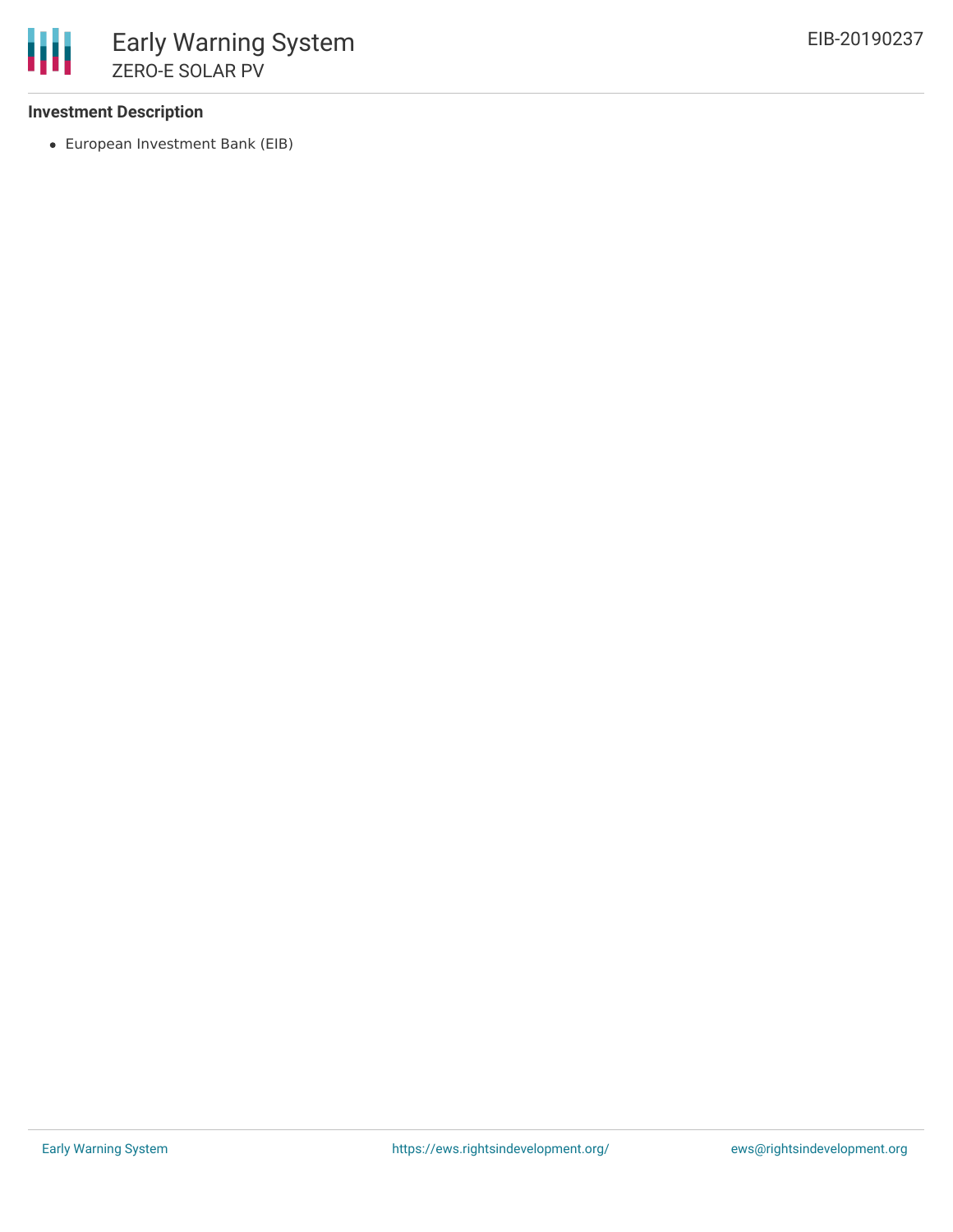

## **Private Actors Description**

Cobra Gestion de Infraestructuras, S.A. develops civil and industrial infrastructures. The Company provides civil works construction, industrial and environmental services, and greenfield concession development.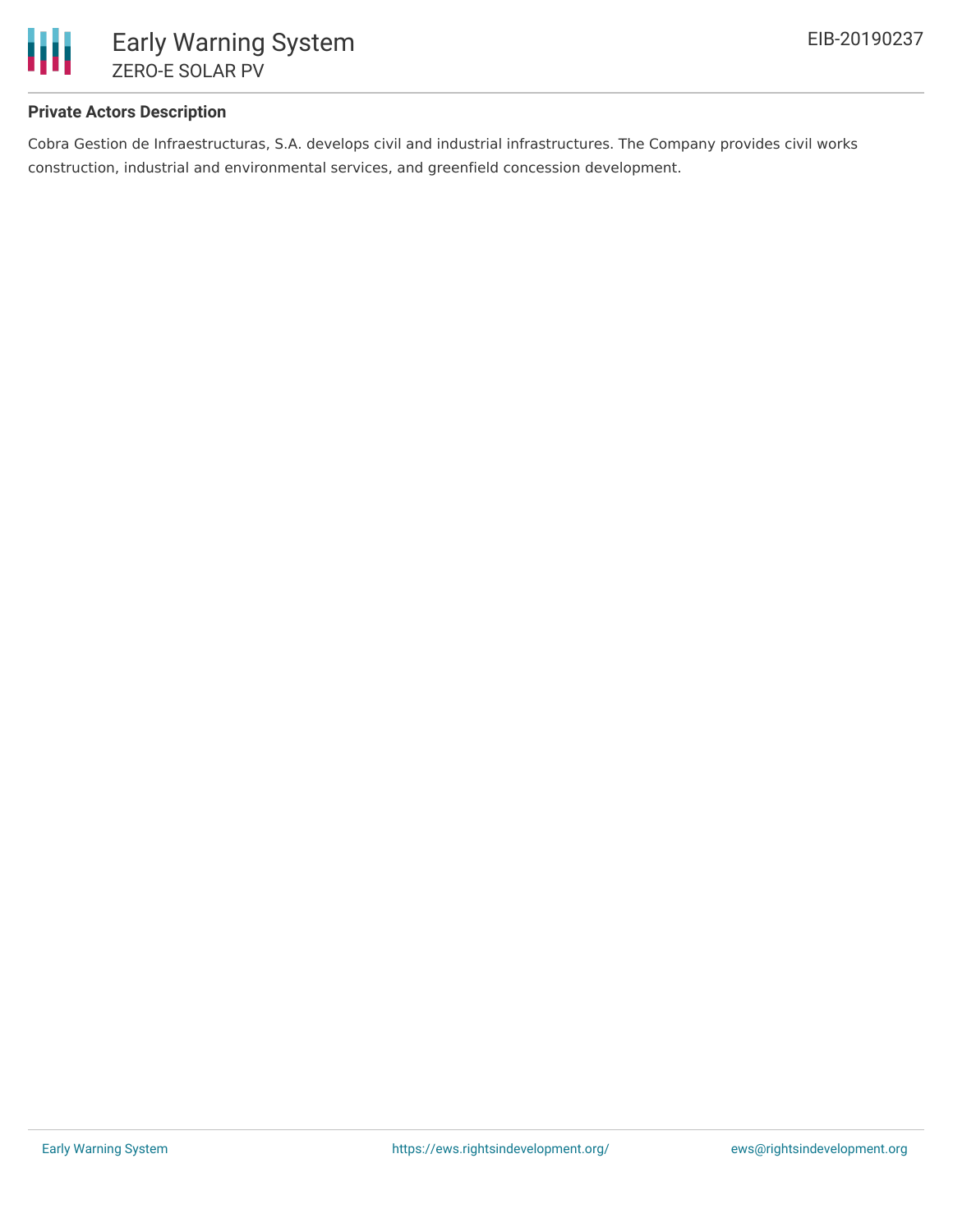

# 冊 Early Warning System ZERO-E SOLAR PV

| <b>Private Actor 1</b>   | <b>Private Actor</b><br>1 Role | <b>Private Actor</b><br><b>Sector</b> | <b>Relation</b>          | <b>Private Actor 2</b>               | <b>Private Actor</b><br>2 Role | <b>Private Actor</b><br>2 Sector |
|--------------------------|--------------------------------|---------------------------------------|--------------------------|--------------------------------------|--------------------------------|----------------------------------|
| $\overline{\phantom{0}}$ | $\overline{\phantom{0}}$       | $-$                                   | $\overline{\phantom{a}}$ | Cobra Gestion de Infraestructuras SA | Client                         | $-$                              |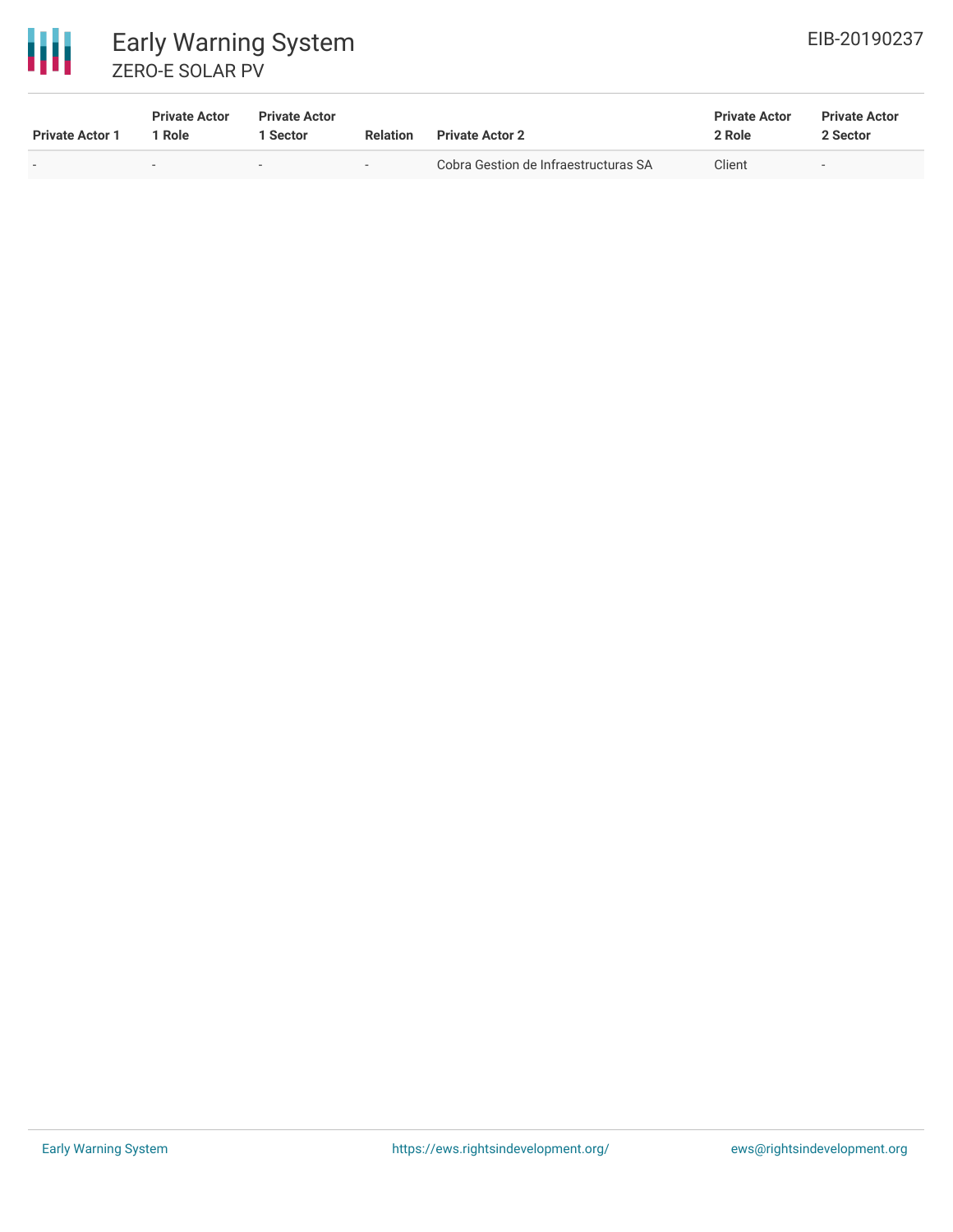## **Contact Information**

No contact information provided at the time of disclosure.

#### **ACCOUNTABILITY MECHANISM OF EIB**

The EIB Complaints Mechanism is designed to facilitate and handle complaints against the EIB by individuals, organizations or corporations affected by EIB activities. When exercising the right to lodge a complaint against the EIB, any member of the public has access to a two-tier procedure, one internal - the Complaints Mechanism Office - and one external - the European Ombudsman. A complaint can be lodged via a written communication addressed to the Secretary General of the EIB, via email to the dedicated email address complaints@eib.org, by completing the online complaint form available at the following address: http://www.eib.org/complaints/form, via fax or delivered directly to the EIB Complaints Mechanism Division, any EIB local representation office or any EIB staff. For further details, check:

http://www.eib.org/attachments/strategies/complaints\_mechanism\_policy\_en.pdf

When dissatisfied with a complaint to the EIB Complaints Mechanism, citizens can then turn towards the European Ombudsman. A memorandum of Understanding has been signed between the EIB and the European Ombudsman establishes that citizens (even outside of the EU if the Ombudsman finds their complaint justified) can turn towards the Ombudsman on issues related to 'maladministration' by the EIB. Note that before going to the Ombudsman, an attempt must be made to resolve the case by contacting the EIB. In addition, the complaint must be made within two years of the date when the facts on which your complaint is based became known to you. You can write to the Ombudsman in any of the languages of the European Union. Additional details, including filing requirements and complaint forms, are available at: http://www.ombudsman.europa.eu/atyourservice/interactiveguide.faces